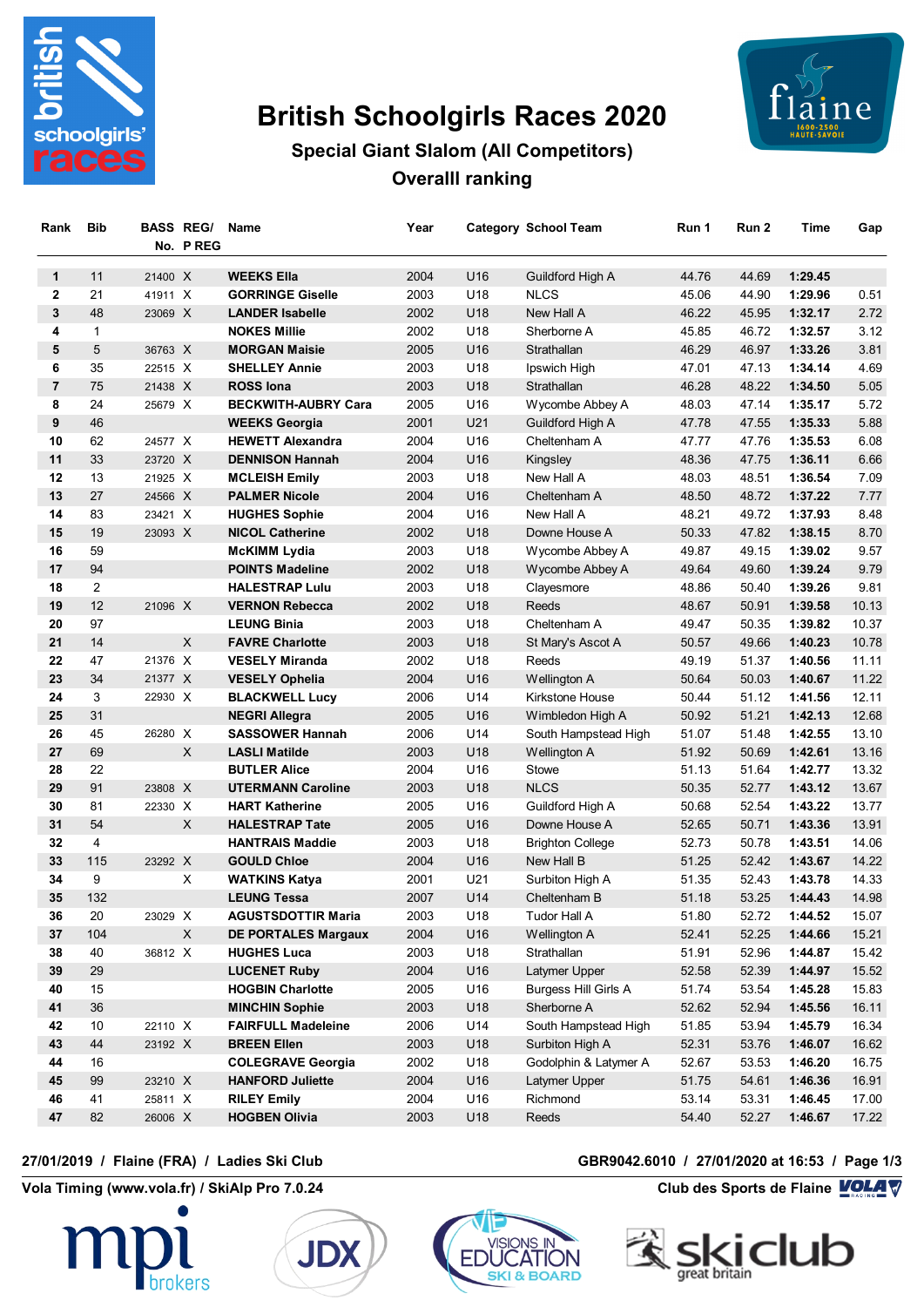# **British Schoolgirls Races 2020 Special Giant Slalom (All Competitors) Overalll ranking**

| Rank | <b>Bib</b>     |         | <b>BASS REG/</b><br>No. PREG | Name                            | Year |     | <b>Category School Team</b>                | Run 1   | Run 2   | Time    | Gap   |
|------|----------------|---------|------------------------------|---------------------------------|------|-----|--------------------------------------------|---------|---------|---------|-------|
| 48   | 95             | 24804 X |                              | <b>BOTHA Ella</b>               | 2006 | U14 | Queen Anne                                 | 52.85   | 54.11   | 1:46.96 | 17.51 |
| 49   | 108            | 23788 X |                              | <b>LANGLEY Alicia</b>           | 2005 | U16 | Guildford High B                           | 53.79   | 53.45   | 1:47.24 | 17.79 |
| 50   | 123            |         |                              | <b>GLOVER Emily</b>             | 2003 | U18 | Downe House B                              | 53.28   | 53.99   | 1:47.27 | 17.82 |
| 51   | $\overline{7}$ |         |                              | <b>WITHEROW Alexandra</b>       | 2004 | U16 | St Swithuns A                              | 54.02   | 53.28   | 1:47.30 | 17.85 |
| 52   | 17             |         |                              | <b>WEBER-HENSCHEL Augusta</b>   | 2004 | U16 | Mayfield A                                 | 53.07   | 54.46   | 1:47.53 | 18.08 |
| 53   | 125            |         |                              | <b>HIRSCHMANN Lea</b>           | 2006 | U14 | Godolphin & Latymer B                      | 53.30   | 54.42   | 1:47.72 | 18.27 |
| 54   | 126            | 23427 X |                              | <b>KEMKERS Saskia</b>           | 2005 | U16 | Guildford High B                           | 53.93   | 53.89   | 1:47.82 | 18.37 |
| 55   | 66             |         | X                            | <b>WUCZYNSKA Maria</b>          | 2005 | U16 | Wimbledon High A                           | 54.28   | 53.65   | 1:47.93 | 18.48 |
| 56   | 114            |         |                              | <b>FILATOVA Sonya</b>           | 2004 | U16 | Cheltenham B                               | 53.58   | 54.37   | 1:47.95 | 18.50 |
| 57   | 110            |         |                              | <b>BAROUDEL Felicite</b>        | 2004 | U16 | Wycombe Abbey B                            | 55.38   | 52.59   | 1:47.97 | 18.52 |
| 58   | 58             |         |                              | <b>OLSOFF Amelie</b>            | 2004 | U16 |                                            | 54.24   | 53.93   | 1:48.17 | 18.72 |
| 59   | 86             |         |                              |                                 | 2005 | U16 | St Mary's Calne A<br>Godolphin & Latymer A | 53.33   | 55.25   | 1:48.58 | 19.13 |
|      |                |         |                              | <b>SLESINGER Allegra</b>        |      |     |                                            |         |         |         |       |
| 60   | 51             |         |                              | <b>RICHARDS CHAPATTE Marina</b> | 2005 | U16 | Godolphin & Latymer A                      | 54.10   | 54.63   | 1:48.73 | 19.28 |
| 61   | 121            |         |                              | <b>MOURADIAN Tiana</b>          | 2003 | U18 | St Mary's Ascot B                          | 54.35   | 54.46   | 1:48.81 | 19.36 |
| 62   | 65             |         | X.                           | <b>PROBERT Myrtle</b>           | 2005 | U16 | Malvern St James                           | 53.61   | 55.42   | 1:49.03 | 19.58 |
| 63   | 55             |         |                              | <b>GUEST Florence</b>           | 2003 | U18 | Tudor Hall A                               | 54.63   | 54.45   | 1:49.08 | 19.63 |
| 64   | 124            | 23626 X |                              | <b>BRYER Lucy</b>               | 2004 | U16 | Wellington B                               | 54.91   | 55.34   | 1:50.25 | 20.80 |
| 65   | 79             | 21284 X |                              | <b>HINTON Tilly</b>             | 2004 | U16 | Surbiton High A                            | 54.60   | 55.66   | 1:50.26 | 20.81 |
| 66   | 49             |         |                              | <b>TRUSS Ashleigh</b>           | 2006 | U14 | St Mary's Ascot A                          | 54.60   | 55.68   | 1:50.28 | 20.83 |
| 67   | 112            | 25756 X |                              | <b>MANSOUR Zoe</b>              | 2006 | U14 | Surbiton High B                            | 54.79   | 55.50   | 1:50.29 | 20.84 |
| 68   | 76             | 22963 X |                              | <b>BROOKS Isobel</b>            | 2005 | U16 | Richmond                                   | 55.77   | 55.56   | 1:51.33 | 21.88 |
| 69   | 128            |         |                              | <b>ROGERS Mia</b>               | 2002 | U18 | Wycombe Abbey B                            | 55.05   | 56.49   | 1:51.54 | 22.09 |
| 70   | 156            |         |                              | <b>PLAYNE Alice</b>             | 2004 | U16 | Sherborne B                                | 56.56   | 55.71   | 1:52.27 | 22.82 |
| 71   | 133            |         |                              | <b>DONNELLY Freya</b>           | 2006 | U14 | New Hall B                                 | 56.34   | 56.96   | 1:53.30 | 23.85 |
| 72   | 157            |         |                              | <b>BRAND Maisie</b>             | 2006 | U14 | St Mary's Ascot B                          | 57.06   | 56.82   | 1:53.88 | 24.43 |
| 73   | 90             |         |                              | <b>WINNER Jessica</b>           | 2007 | U14 | Tudor Hall A                               | 56.89   | 57.19   | 1:54.08 | 24.63 |
| 74   | 146            |         |                              | <b>BAROUDEL Celeste</b>         | 2006 | U14 | Wycombe Abbey B                            | 56.42   | 57.70   | 1:54.12 | 24.67 |
| 75   | 71             |         |                              | <b>PLAYNE Isabelle</b>          | 2004 | U16 | Sherborne A                                | 57.79   | 56.41   | 1:54.20 | 24.75 |
| 76   | 68             | 23717 X |                              | <b>LAWTON Emma</b>              | 2004 | U16 | Kingsley                                   | 58.74   | 55.83   | 1:54.57 | 25.12 |
| 77   | 43             |         |                              | <b>RICHARDSON Georgia</b>       | 2002 | U18 | Stamford                                   | 57.31   | 57.28   | 1:54.59 | 25.14 |
| 78   | 32             |         |                              | <b>GORDON Rosa</b>              | 2002 | U18 | City of London Girls A                     | 56.90   | 57.84   | 1:54.74 | 25.29 |
| 79   | 144            |         |                              | <b>LUPTON Freya</b>             | 2001 | U21 | Guildford High B                           | 57.61   | 57.32   | 1:54.93 | 25.48 |
| 80   | 85             |         |                              | <b>SANDMAN Mae</b>              | 2006 | U14 | Burgess Hill Girls A                       | 57.78   | 57.42   | 1:55.20 | 25.75 |
| 81   | 103            | 23719 X |                              | <b>SAINSBURY Lucy</b>           | 2004 | U16 | Kingsley                                   | 57.53   | 57.68   | 1:55.21 | 25.76 |
| 82   | 28             |         |                              | <b>WOODWARD Ruby</b>            | 2004 | U16 | St Georges Ascot                           | 56.96   | 58.70   | 1:55.66 | 26.21 |
| 83   | 67             |         |                              | <b>COLTHORPE Emma</b>           | 2001 | U21 | City of London Girls A                     | 57.72   | 57.98   | 1:55.70 | 26.25 |
| 84   | 106            |         |                              | <b>JOHNSON Mollie</b>           | 2005 | U16 | Wellington B                               | 58.45   | 57.31   | 1:55.76 | 26.31 |
| 85   | 52             |         |                              | <b>TURNER Georgina</b>          | 2004 | U16 | Mayfield A                                 | 58.40   | 57.68   | 1:56.08 | 26.63 |
| 86   | 18             |         |                              | <b>BERKNOV Clara</b>            | 2005 | U16 | Woldingham A                               | 59.34   | 59.60   | 1:58.94 | 29.49 |
| 87   | 50             |         |                              | <b>LIND Hannah</b>              | 2005 | U16 | Burgess Hill Girls A                       | 58.32   | 1:00.85 | 1:59.17 | 29.72 |
| 88   | 30             |         |                              | <b>BOND Martha</b>              | 2007 | U14 | Malvern St James                           | 59.59   | 1:00.00 | 1:59.59 | 30.14 |
| 89   | 26             |         |                              | <b>BURRELL Teale</b>            | 2005 | U16 | Heathfield                                 | 1:01.10 | 58.52   | 1:59.62 | 30.17 |
| 90   | 93             |         |                              | <b>BYNG Rose</b>                | 2004 | U16 | St Mary's Calne A                          | 57.80   | 1:03.47 | 2:01.27 | 31.82 |
| 91   | 120            |         |                              | <b>WELCH Charlotte</b>          | 2004 | U16 | Sherborne B                                | 1:01.36 | 1:00.06 | 2:01.42 | 31.97 |
| 92   | 138            |         |                              | <b>WOOLGAR Islay</b>            | 2004 | U16 | Sherborne B                                | 1:00.66 | 1:00.89 | 2:01.55 | 32.10 |
| 93   | 150            |         |                              | <b>BARINOVA Fevroniya</b>       | 2005 | U16 | Cheltenham B                               | 1:01.97 | 1:00.02 | 2:01.99 | 32.54 |
| 94   | 64             |         |                              | <b>KERLEY Pascale</b>           | 2005 | U16 | Latymer Upper                              | 1:02.14 | 59.95   | 2:02.09 | 32.64 |
| 95   | 117            |         | X                            | <b>MOYLAN Imogen</b>            | 2003 | U18 | Wimbledon High B                           | 1:00.34 | 1:01.96 | 2:02.30 | 32.85 |
| 96   | 122            |         |                              | <b>WESSEL Amelie</b>            | 2005 | U16 | City of London Girls B                     | 1:02.05 | 1:00.38 | 2:02.43 | 32.98 |
| 97   | 111            |         |                              | <b>TIBBLE Tara</b>              | 2005 | U16 | Burgess Hill Girls B                       | 1:00.99 | 1:02.38 | 2:03.37 | 33.92 |
| 98   | 127            |         |                              | <b>LAW Sasha</b>                | 2005 | U16 | St Swithuns B                              | 1:02.26 | 1:01.48 | 2:03.74 | 34.29 |
| 99   | 63             |         |                              | <b>WOODWARD Lily</b>            | 2004 | U16 | St Georges Ascot                           | 1:02.37 | 1:01.75 | 2:04.12 | 34.67 |
| 100  | 148            | 22416 X |                              | <b>HOLT Josephine</b>           | 2004 | U16 | Surbiton High B                            | 1:00.55 | 1:03.85 | 2:04.40 | 34.95 |
| 101  | 98             |         |                              | <b>MARRIOTT Constance</b>       | 2005 | U16 | St Georges Ascot                           | 1:02.47 | 1:03.85 | 2:06.32 | 36.87 |
| 102  | 113            |         | X                            | <b>MEHRA Riya</b>               | 2003 | U18 | <b>Tudor Hall B</b>                        | 1:01.63 | 1:05.28 | 2:06.91 | 37.46 |
| 103  | 78             |         |                              | <b>ANDERSON Jessica</b>         | 2004 | U16 | Stamford                                   | 1:04.03 | 1:03.01 | 2:07.04 | 37.59 |
| 104  | 129            |         |                              | <b>SANDMAN Eve</b>              | 2007 | U14 | <b>Burgess Hill Girls B</b>                | 1:03.46 | 1:03.83 | 2:07.29 | 37.84 |
| 105  | 116            |         |                              | Van RIJCKEVORSEL Oksana 2007    |      | U14 | Woldingham B                               | 1:03.12 | 1:05.99 | 2:09.11 | 39.66 |
|      |                |         |                              |                                 |      |     |                                            |         |         |         |       |